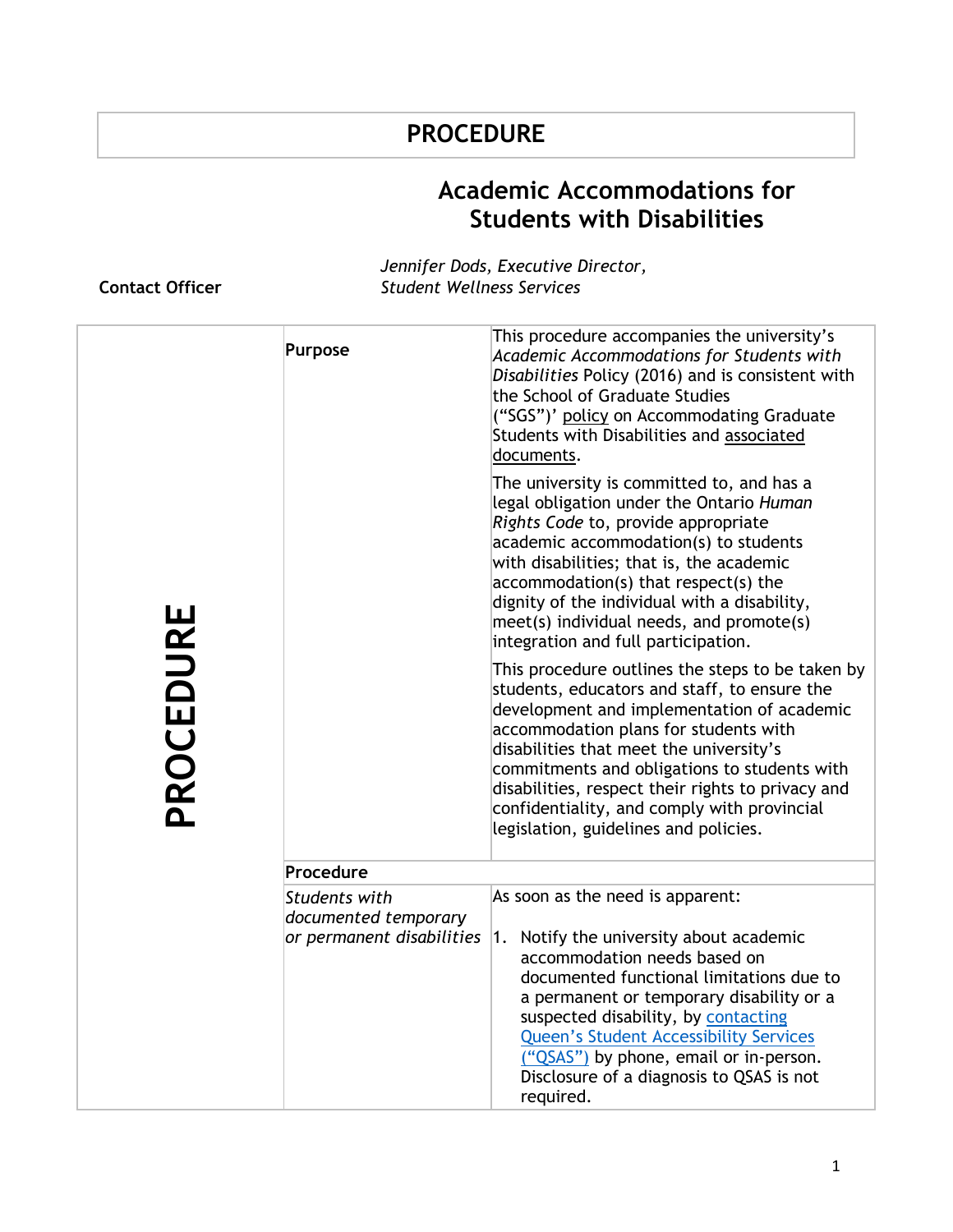|                         | Accommodations require time to arrange,<br>and must be applied to all areas in a<br>student's program (i.e. coursework,<br>practica, fieldwork, etc.). As a result it<br>is important to provide as much advance<br>notice as possible in making<br>accommodation requests. This facilitates<br>the planning process that is critical to<br>ensuring the university can develop and<br>implement accommodation plans in a<br>timely manner that maintain essential<br>academic requirements and standards; |
|-------------------------|------------------------------------------------------------------------------------------------------------------------------------------------------------------------------------------------------------------------------------------------------------------------------------------------------------------------------------------------------------------------------------------------------------------------------------------------------------------------------------------------------------|
|                         | 2. Provide required and appropriate<br>documentation as outlined in QSAS<br>documentation requirements. Disclosure of a<br>diagnosis is not required;                                                                                                                                                                                                                                                                                                                                                      |
|                         | 3. Participate in academic accommodation<br>planning by sharing information and<br>collaborating with QSAS regarding academic<br>accommodation needs, as well as actively<br>engaging with instructors or graduate<br>supervisors, the SGS, Faculty/School offices,<br>the Exams Office, the Adaptive Technology<br>Centre ("ATC"), staff, and others, as<br>needed, to develop and implement an<br>academic accommodations plan. Disclosure<br>of a diagnosis is not required;                            |
|                         | 4. Meet administrative deadlines that support<br>the accommodation process (e.g. term-<br>specific deadlines to register for<br>accommodated exams).                                                                                                                                                                                                                                                                                                                                                       |
|                         | At any time during the academic year, contact<br>QSAS immediately if:                                                                                                                                                                                                                                                                                                                                                                                                                                      |
|                         | 1. a difficulty arises regarding the<br>implementation of accommodations;<br>2. there are changes relating to the<br>functional limitations arising from<br>the disability;<br>3. a retroactive accommodation may be<br>appropriate.                                                                                                                                                                                                                                                                       |
| <b>Students without</b> | In cases where students have not yet obtained<br>confirmation/verification of a disability from a<br>confirmation/verification regulated health care professional, or where the                                                                                                                                                                                                                                                                                                                            |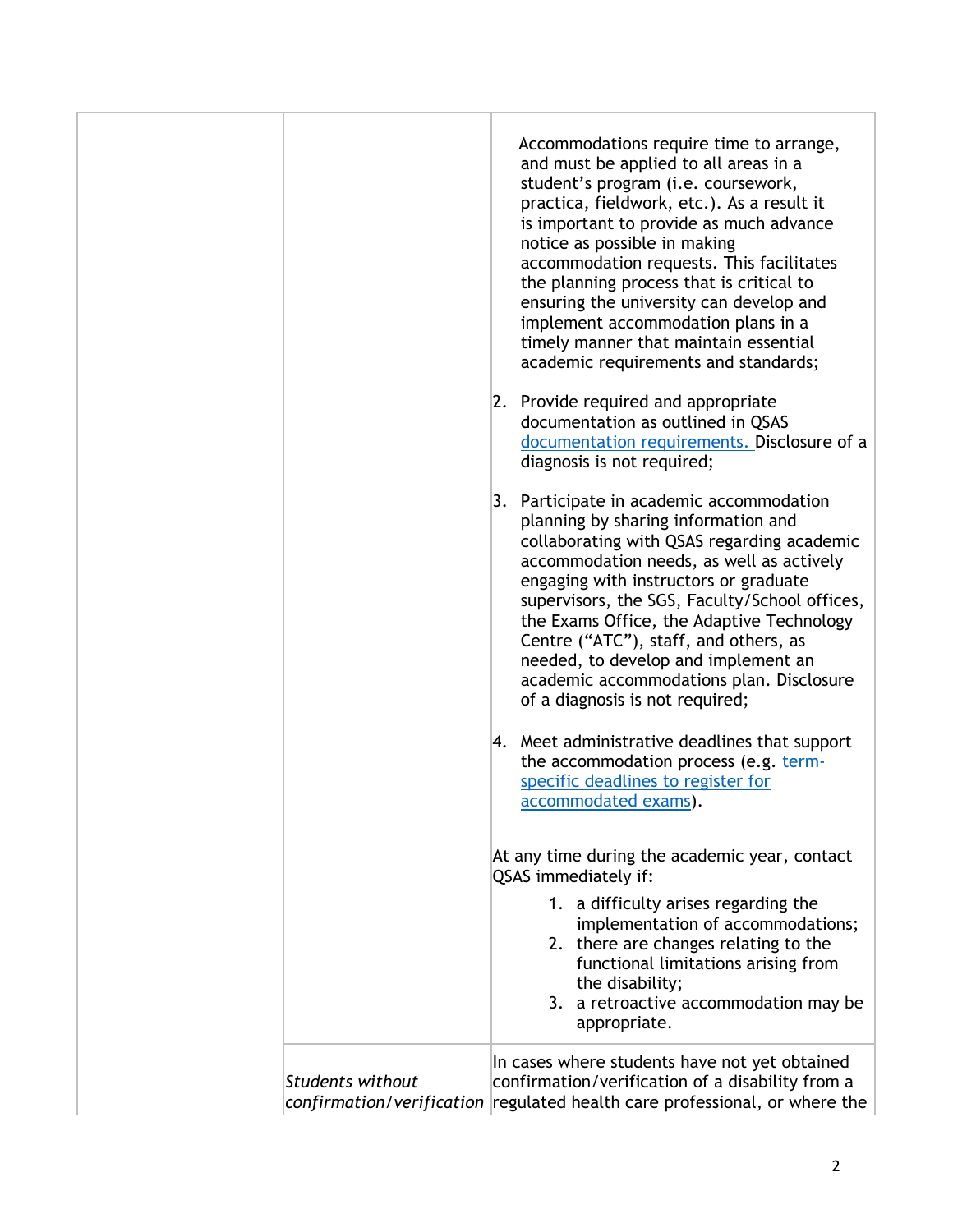| of a disability or with<br>insufficient<br>documentation of a<br>disability | available documentation is out of date or<br>insufficient (see documentation requirements),<br>but where functional limitations are believed<br>to be related to a permanent or temporary<br>disability, the following steps apply, on a<br>semester-by-semester basis:<br>1. Contact QSAS for consultation regarding the<br>option of interim academic<br>accommodations. Interim academic<br>accommodations are put in place to address<br>barriers in the academic environment<br>related to functional limitations until<br>confirmation/verification of a disability or<br>updated documentation is received;<br>2. Provide documentation of current functional<br>impairments through available<br>documentation or through the completion of<br>the QSAS documentation form if requested.<br>Available documentation may include<br>individual education plans (IEPs), out of date<br>assessment reports, and medical letters.<br>3. Actively pursue further assessment of the<br>health condition or disability and regularly<br>share information with QSAS as it becomes<br>available. Disclosure of a diagnosis is not<br>required.<br>At any time during the academic year, a student<br>with interim accommodations should contact<br>QSAS immediately if:<br>1. a difficulty arises regarding the<br>implementation of the<br>accommodation(s);<br>2. there are changes relating to the<br>functional limitations;<br>3. new documentation becomes available;<br>4. a retroactive accommodation may be<br>appropriate. |
|-----------------------------------------------------------------------------|--------------------------------------------------------------------------------------------------------------------------------------------------------------------------------------------------------------------------------------------------------------------------------------------------------------------------------------------------------------------------------------------------------------------------------------------------------------------------------------------------------------------------------------------------------------------------------------------------------------------------------------------------------------------------------------------------------------------------------------------------------------------------------------------------------------------------------------------------------------------------------------------------------------------------------------------------------------------------------------------------------------------------------------------------------------------------------------------------------------------------------------------------------------------------------------------------------------------------------------------------------------------------------------------------------------------------------------------------------------------------------------------------------------------------------------------------------------------------------------------------------------------------------------|
| QSAS                                                                        | When contacted by a student:<br>1. Respond to students' inquiries regarding<br>academic accommodations, documentation<br>requirements, and accommodation                                                                                                                                                                                                                                                                                                                                                                                                                                                                                                                                                                                                                                                                                                                                                                                                                                                                                                                                                                                                                                                                                                                                                                                                                                                                                                                                                                             |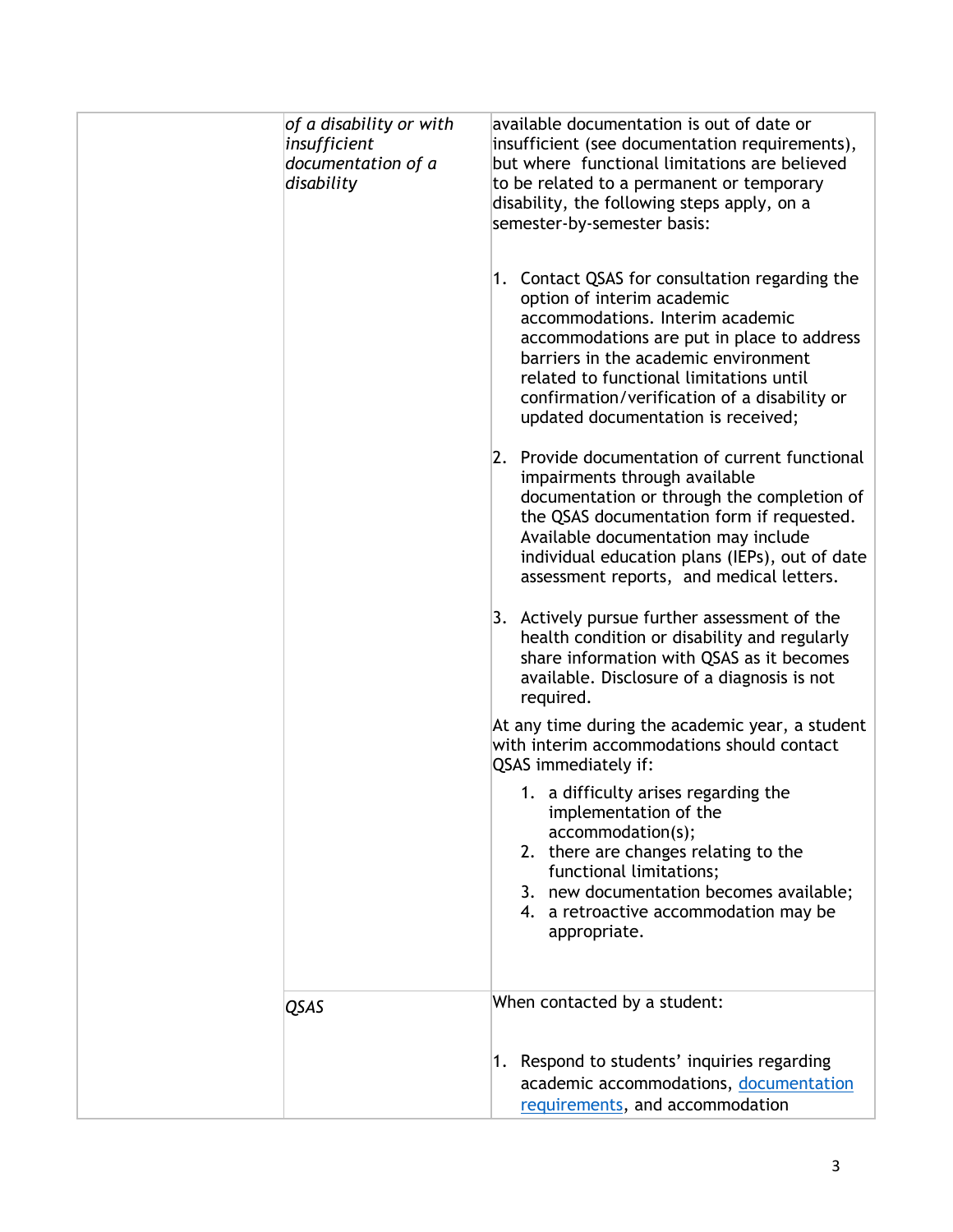|           | procedures including retroactive<br>accommodations;                                                                                                                                                                                                                                                                  |
|-----------|----------------------------------------------------------------------------------------------------------------------------------------------------------------------------------------------------------------------------------------------------------------------------------------------------------------------|
|           | 2. Register eligible students;                                                                                                                                                                                                                                                                                       |
|           | 3. Review and assess all documentation<br>submitted and develop appropriate academic<br>accommodation plans in collaboration with<br>eligible students;                                                                                                                                                              |
|           | 4. Work with appropriate Faculty/School Office<br>and instructors to address all<br>accommodation cases;                                                                                                                                                                                                             |
|           | 5. Share accommodation plans with<br>Faculty/School offices to ensure they can<br>work with the student to implement the<br>accommodations, and share relevant<br>information with other departments within<br>the university, when necessary, for<br>accommodation purposes (e.g. Exams<br>Office, ATC, SGS, etc.); |
|           | If a difficulty related to the implementation of<br>an academic accommodation arises:                                                                                                                                                                                                                                |
|           | 1. Contact the educator or those<br>persons acting on the educator's<br>behalf, to find a workable solution<br>for all parties;                                                                                                                                                                                      |
|           | 2. If the situation can't be immediately<br>resolved, refer it to the appropriate<br>Faculty/School Office.                                                                                                                                                                                                          |
| Educators | 1. When preparing course materials, include<br>the university's accommodation statement<br>in all course syllabi.                                                                                                                                                                                                    |
|           | 2. When a QSAS accommodation letter is<br>received from QSAS or from the student:                                                                                                                                                                                                                                    |
|           | 3. Implement academic accommodations<br>detailed in the QSAS letter of<br>accommodation. If there are any concerns or<br>potential issues, consult immediately with<br>QSAS;                                                                                                                                         |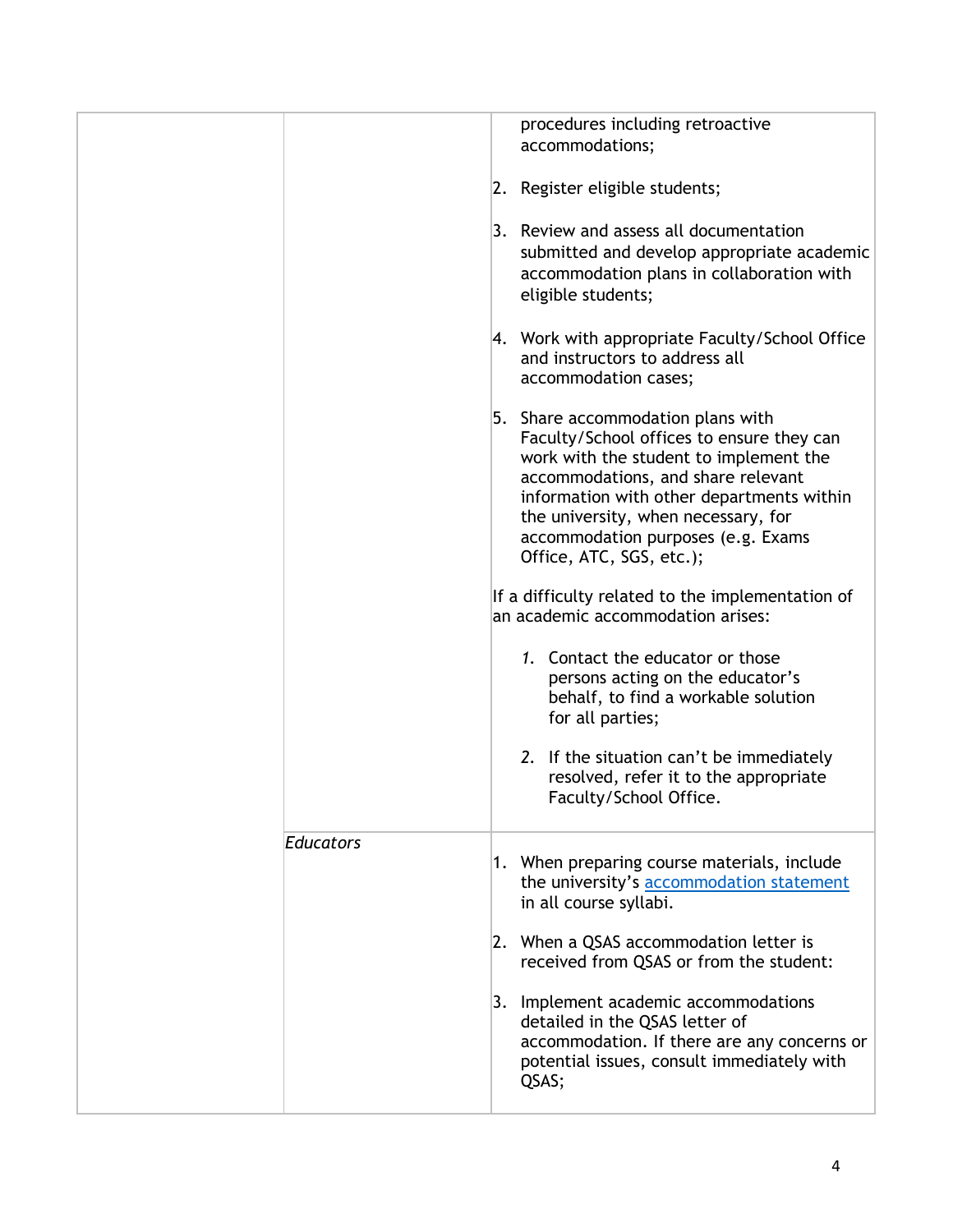|                                                     | 4. If necessary, speak privately with the<br>student and/or consult with the<br>Faculty/School office to facilitate<br>implementation, protecting student privacy<br>and confidentiality. It is never appropriate<br>to ask a student about their specific<br>disability or diagnosis;<br>5. Arrange and oversee accommodations for<br>non-computer mid-term examinations, in-<br>term quizzes, exams and assignments.<br>If an implementation issue arises at any time,<br>consult QSAS immediately.<br>Students requesting retroactive<br>accommodations should be directed to QSAS. If<br>an instructor receives a retroactive letter of<br>accommodation they should collaborate with<br>the Faculty Office and QSAS as decisions will be<br>made on a case by case basis. |
|-----------------------------------------------------|--------------------------------------------------------------------------------------------------------------------------------------------------------------------------------------------------------------------------------------------------------------------------------------------------------------------------------------------------------------------------------------------------------------------------------------------------------------------------------------------------------------------------------------------------------------------------------------------------------------------------------------------------------------------------------------------------------------------------------------------------------------------------------|
| Exams Office, Office of<br>the University Registrar | Upon receipt of mid-year and final centrally-<br>accommodated exam information for<br>undergraduate students, and computer mid-<br>term exam and test information for<br>undergraduate students from QSAS:<br>1. Schedule the exams and tests;<br>2. Notify students regarding these scheduling<br>arrangements;<br>3. As required, ask a student about<br>accommodation needs to facilitate the<br>accommodation process. It is never<br>appropriate to ask a student about their<br>specific disability or diagnosis;<br>4. Implement the accommodated exams and<br>tests.<br>If an issue regarding the implementation of these<br>exam or test accommodations comes up, contact                                                                                             |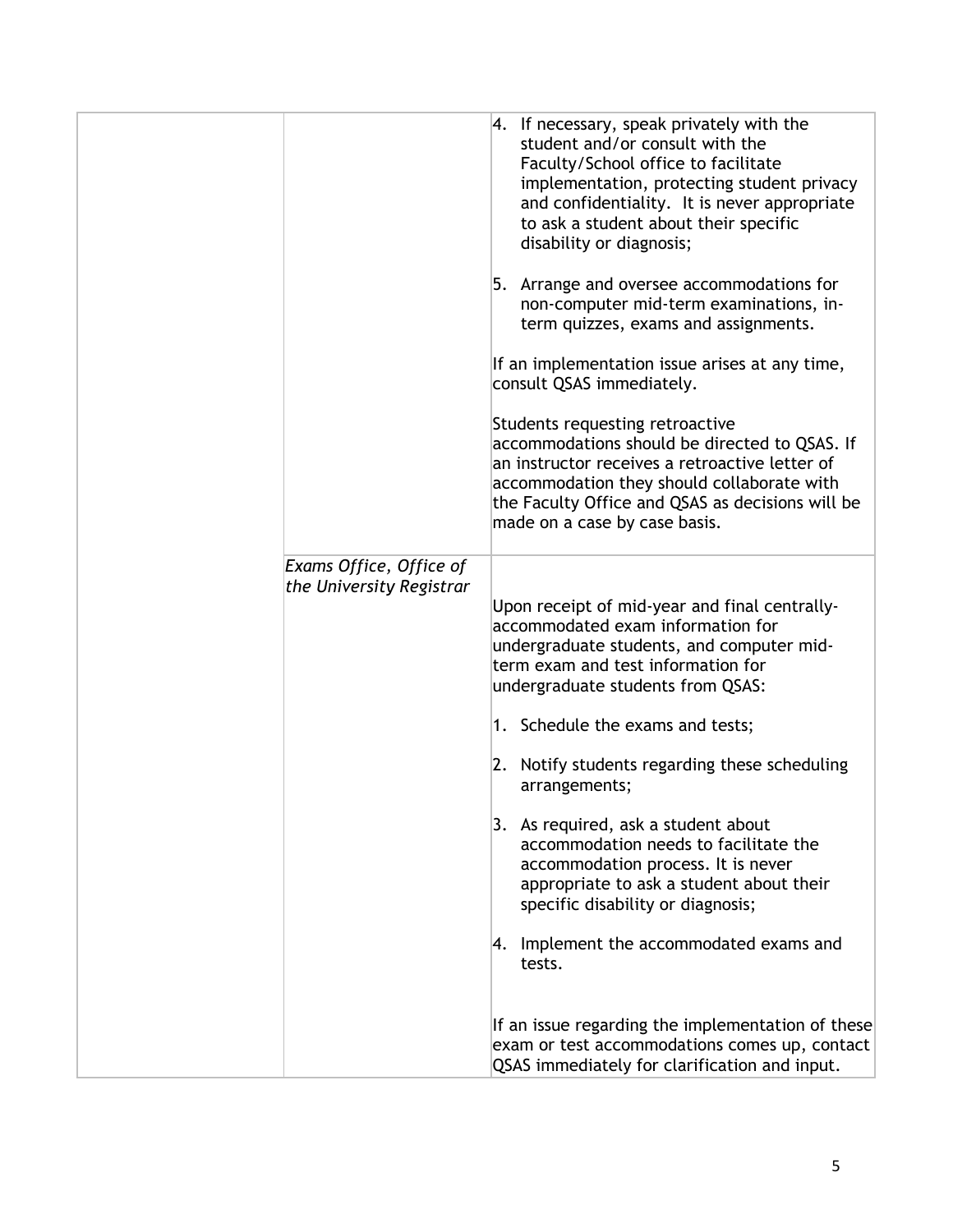| <b>Adaptive Technology</b><br>Centre | When information about a student's<br>accommodations is received from QSAS:                                                                                                                                                                 |
|--------------------------------------|---------------------------------------------------------------------------------------------------------------------------------------------------------------------------------------------------------------------------------------------|
|                                      | 1. Provide appropriate technology to<br>implement academic accommodations for<br>students with disabilities;                                                                                                                                |
|                                      | 2. As required, ask a student about<br>accommodation needs to facilitate the<br>accommodation process. It is never<br>appropriate to ask a student about their<br>specific disability or diagnosis;                                         |
|                                      | 3. Provide students who have a print disability<br>with course materials (textbooks, readings,<br>PowerPoints) and library books in alternate<br>formats (such as e-text, digital audio,<br>Braille) based on an academic<br>accommodation; |
|                                      | 4. Instruct students on the operation of<br>software programs and any loaned assistive<br>devices related to their accommodation(s);                                                                                                        |
|                                      | 5. Provide equipment and software<br>recommendations and quotes to QSAS as<br>part of the Bursary for Students with<br>Disabilities ("BSWD") process.                                                                                       |
|                                      | When contacted by educators:                                                                                                                                                                                                                |
|                                      | 1. Respond to inquiries regarding adaptive<br>technologies;                                                                                                                                                                                 |
|                                      | 2. Work with educators and Faculty/Schools to<br>facilitate the use of technology in academic<br>accommodations for students with<br>disabilities.                                                                                          |
| Faculty/School Offices,<br>SGS       | Upon receipt of an accommodation plan from<br>QSAS or a student, or when contacted by an<br>educator about a plan:                                                                                                                          |
|                                      | 1. Co-ordinate delivery of letters of<br>accommodation to educators;                                                                                                                                                                        |
|                                      | 2. Collaborate with students regarding<br>dissemination of letters to instructors;                                                                                                                                                          |
|                                      | 3. Help coordinate the implementation of<br>program-specific accommodations, as                                                                                                                                                             |